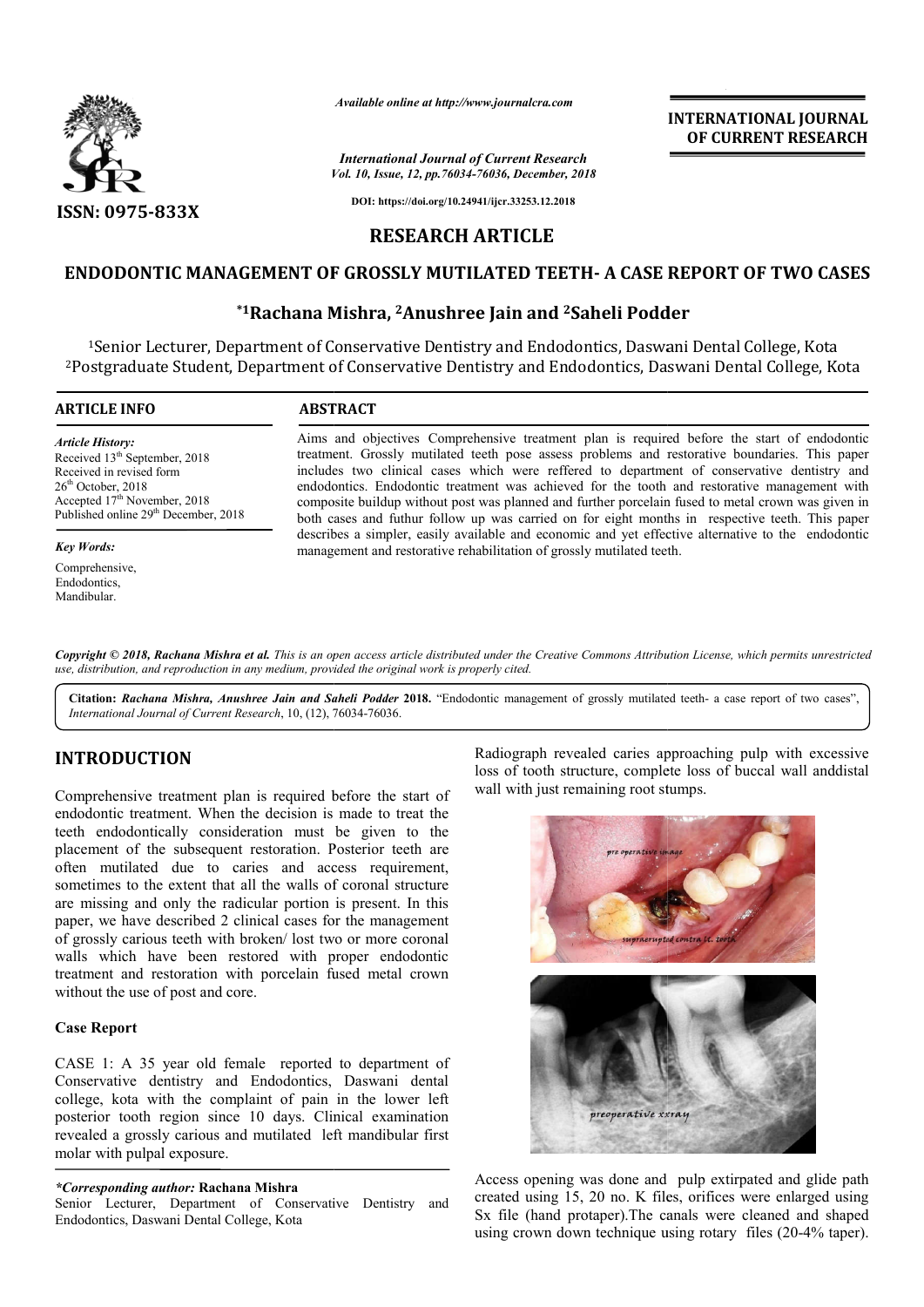The canals were obturated using cold lateral condensation of gutta-percha with resin-based root canal sealer. The canals were sealed off at the orifices.



Core build up was planned with glass ionomer cement (GChigh strength gic). After 4 months follow up porcelain fused metal crown was planned.



CASE 2: In this case report a 28 year old male reported to dental section with the complaint of pain in the lower right posterior tooth region since 1month. Clinical examination revealed a grossly carious right mandibular second molar with pulpal exposure. Vitality tests conducted on the tooth gave a lingering pain response. A diagnosis of irreversible pulpitis was established.





**Preoperative radiograph**

Access opening was done under local anesthetic cover, pulp extirpated and glide path created using 15, 20 no. K files, orifices were enlarged using Sx file (hand protaper).The canals were cleaned and shaped using crown down technique using rotary files (20-6% taper).The canals were obturated using cold lateral condensation of gutta-percha with resin-based root canal sealer. The canals were sealed off at the orifices.



**Obturation done and metal coping for porcelain fused to metal crown trail**

Composite core build up was planned and crown preparation for porcelain fused to metal crown was initiated.Finally after 3- 4 days of crown preparation pfm crown was luted with GC luting cement.



**Post obturation porcelain fused to metal crown given**